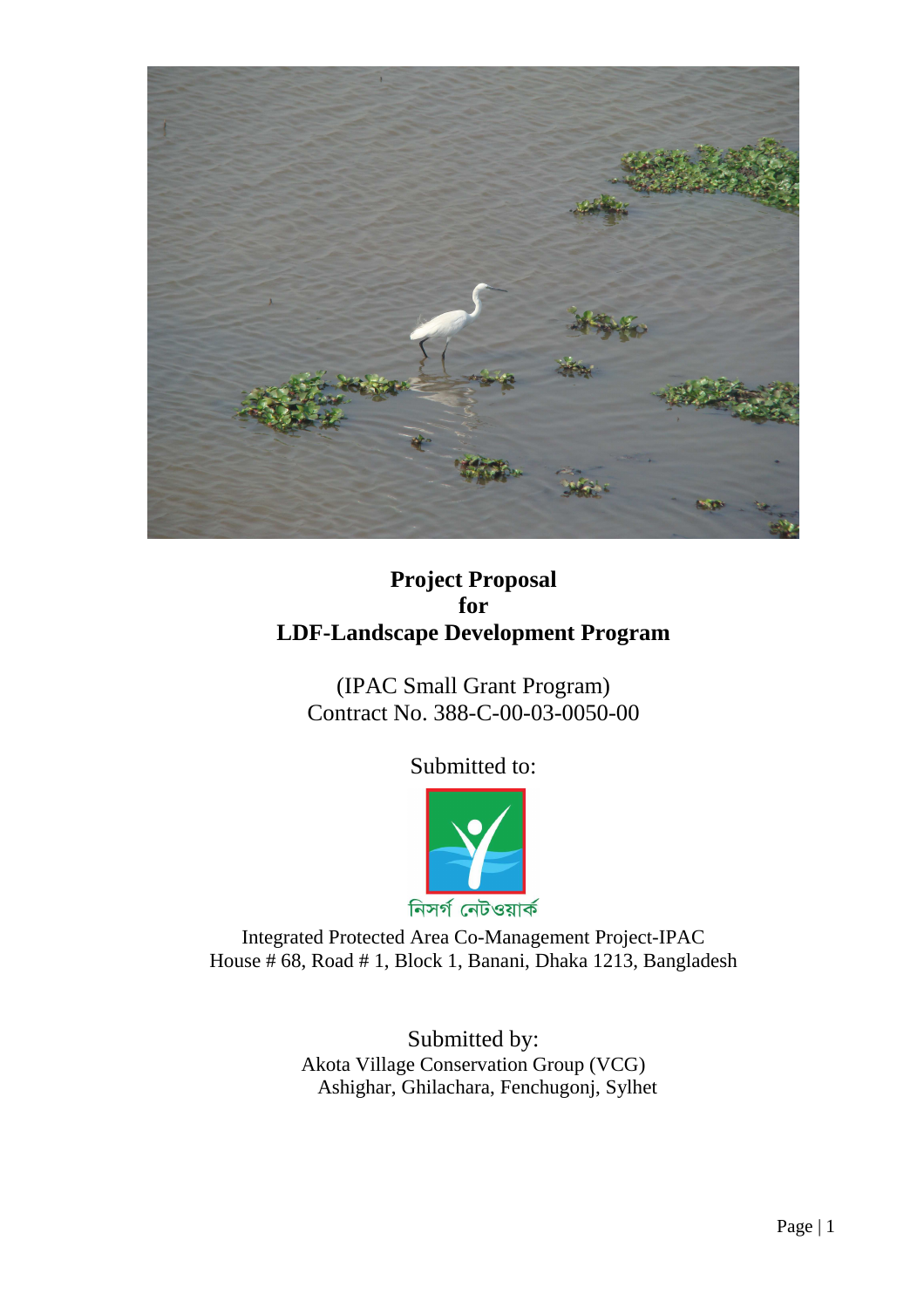#### **ANNEX I: APPLICATIONS/REQUEST FOR FUNDING FOR IPAC SMALL GRANTS**

**1. Title:** Baiya-Gajua Beel Wetland Sanctuary Management and Duck Farming Project

**2. Executive Summary:** Hakaluki Haor, the largest haor in South Asia and one of the important mother fisheries of Bangladesh supporting around 02 lac people for their livelihood, Most of the community people are dependent on the haor resources in various way like, fishing for livelihood and protein intake, farming, grassing for cattle, fodder, fire wood, herbal medicine etc**.** Reach at a state of critical condition of degradation for over extraction of resources, natural/human accelerated sedimentation and human pressure. In recognition of the urgent need to protect Hakaluki Haor "Sustainable Environment Management Project" (SEMP) was initiated under DoE with assistance of UNDP in 1998 and in 1999 the Government of Bangladesh declared this wetland as an "Ecologically Critical Area" (ECA) under the provisions of the Bangladesh Environment Conservation Act 1995. Total area of Hakaluki Haor is about 40,000 hectares, dry season water state covered approximately 6000 hectares with 276 beels, in monsoon it creates a vast inland ocean of around 25,000 hectares. From long past it is recognized as globally important wetland for its rich biodiversity and habitat of few globally threatened bird species (the home to 107 fish species, 526 plant species and 558 wildlife species).

Hakaluki Haor is located in the north-east of Bangladesh latitudinally between 24 $9$ 35'N- 24 $9$ 45'N and longitudinally between 92<sup>0</sup>00E-92<sup>0</sup>08E, covering mostly Barolekha, Kulaura and Juri Upazila of Moulvibazar district and partly in Fenchugonj and Golapgonj Upazila of Sylhet district and anticline between Bhatera hill in west, Patharia and Madhob hills in the east.

In 2003, DoE under MoEF launched "Coastal and Wetland Biodiversity Management and Duck Farming Project" (CWBMP) with the support of GEF-UNDP cover the ECA with the objectives "to ensure the conservation and sustainable use of globally significant wetland biodiversity through management as ECAs" and that was continued up to December 2010. Under the project 28 VCGs (Village Conservation Groups) were formed out of which 21 have been registered and rest 07 yet to register with Upazila cooperative offices. CWBMP has provided seed fund to each VCGs amounting BDT- 1,00,000.00 and endowment fund concerned Upazila ECA committee BDT- 7,00,000 for Fenchuganj and about 9,00,000 for Barolekha.

In this consequence of such conservation initiative during October 2010 finally GoB declared 05 water bodies of Hakaluki haor (in Baralekha upazila) as permanent fish sanctuary. Those are; 1. Baiya beel (closed) 150.45 acre, 2.Polo Vanga Mara sonai & Chikonuti beel (closed) 395.75 acre, 3.Ronchi beel (closed) 224.00 acre, 4.Tolar beel (closed) 65.62 acre, 5.Uttar Gajua Daksmin Gajua beel (closed) 112.75 acre.

Recently DoE initiated implementation of another wetlands biodiversity conservation project titled "Community based Adaptation in the ECAs through Biodiversity Conservation and Social Protection" with assistance from Climate Change Trust Fund (CCTF) & UNDP. However, the project is yet to enroll in the field and currently no management and conservation initiatives are in place for the declared sanctuary areas. In this situation these resources bases are in extreme pressure of indiscriminate exploitation and going to lose biodiversity and ecological health day by day.

In this backdrop, Akota ECA Babosthapona Bohumukhi Samobay Somiti (VCG) in association with Judhistipur-Badedeuly VCG of Ghilachara union, Fenchugani, Sylhet has tried to develop special project to protect biodiversity of at least two interconnected sanctuary water bodies (Baiya beel; Uttar Gaiua Daksmin Gajua beel) covering 263.20 acre and looking for financial support from IPAC in this connection. To maintain the sanctuary brush piles with bamboo stacks will be set in the deepest perennial parts of the sanctuaries and that will be approximately 07 acres (10% of dry season water state). 200 feet from the periphery of the brush piled area will be marked with Red colored flags to treat the area as buffer zone of the sanctuary. Nobody will be allowed in the buffer area for any kind of purpose even navigation by country boat. On the other hand, the project will target to create livelihood opportunities for those HHs whose livelihood would be affected due to banning on access and fishing to aid proper sanctuary management. Livelihood opportunity will include duck raring.

Out of 28 VCGs the Akota ECA Babosthapona Bohumukhi Samobay Somiti has proposed a project "Baiya-Gajua Beel Wetland Sanctuary Management and Duck Farming" which will be a communitybased conservation linked AIGA. The project includes Duck rearing along with two-water body management (Baiya beel and Gajua beel) out of five govt. declared Sanctuary. Total direct beneficiaries will be 20 acutely affected VCG members HH of Ghilachara union of Fenchugonj Upazila under Sylhet district. Priorities will be given to poor VCG members those are depended on wetland resources, especially fishers. All the participants will be trained on specific trade by expert Veterinarian.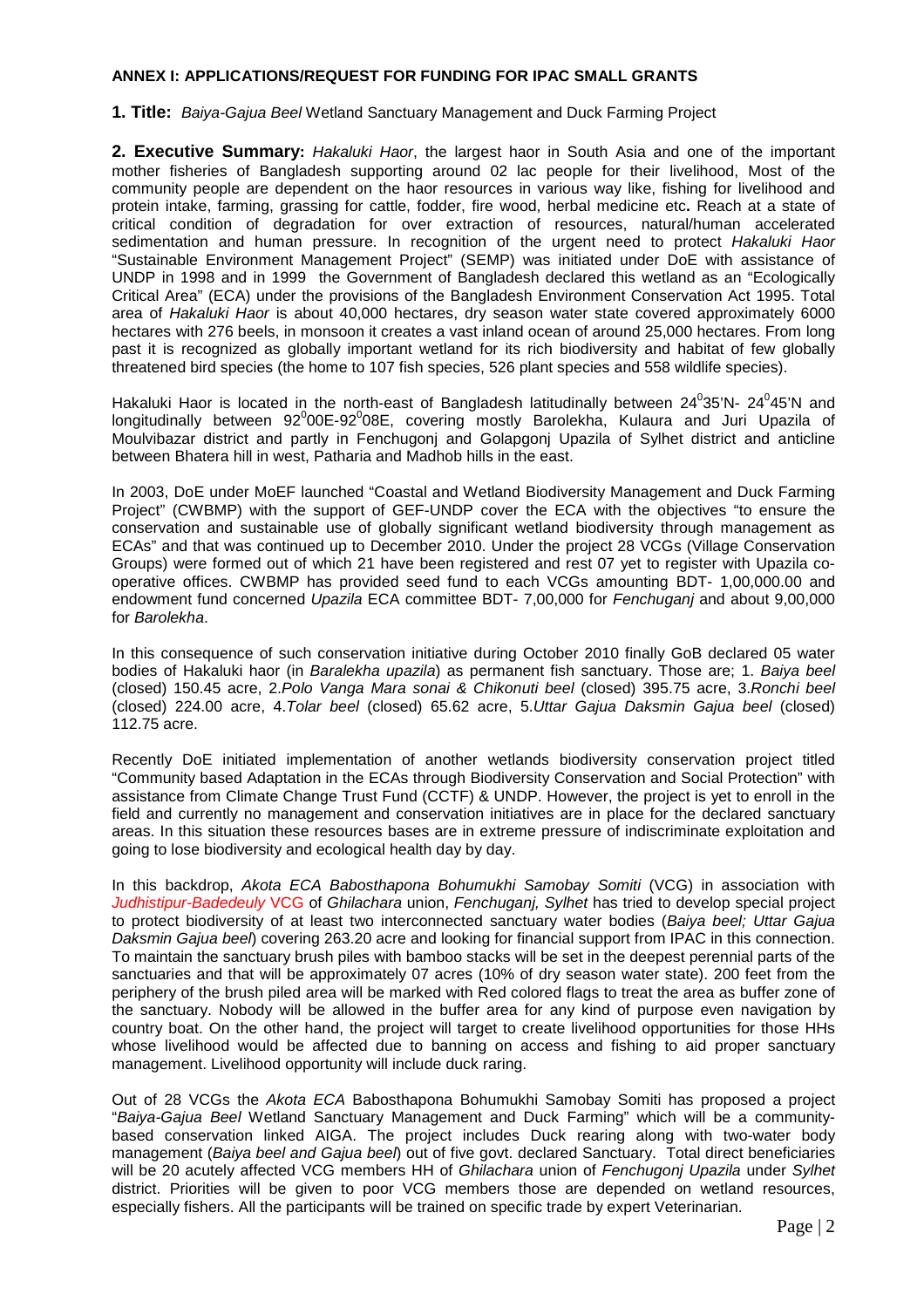The project will bring positive impact on fish production and also create income opportunity for beneficiaries through producing and selling duck egg that aims on livelihood improvement which will ultimately contribute to the overall objectives of biodiversity conservation and climate chance adaptation.

# 3. Logical Framework: Logical framework of proposed grant activity in Bangla.

| <b>Components</b>                                                                                                                                                                                                                                             |                                                                                                                                                 |                                                            |                                                                                                                                |  |  |  |  |  |
|---------------------------------------------------------------------------------------------------------------------------------------------------------------------------------------------------------------------------------------------------------------|-------------------------------------------------------------------------------------------------------------------------------------------------|------------------------------------------------------------|--------------------------------------------------------------------------------------------------------------------------------|--|--|--|--|--|
| <b>Project summary</b>                                                                                                                                                                                                                                        | <b>Measurable</b><br>indicators                                                                                                                 | <b>Means of</b><br>verification                            | <b>Assumptions</b><br>and risks                                                                                                |  |  |  |  |  |
| j¶"<br>mn-e"e" 'vcbv cxwZ‡Z<br>Afqvk <sup>a</sup> g i¶bv‡e¶b I AwZ<br>wbf©ikxj cwiev‡ii Avq<br>mnvqZvi gva"‡g msKUvcbœ<br>cOwZ‡ek Ae <sup>-</sup> 'vi Dbœqb                                                                                                   | grm" Drcv`b I<br>cÖRvwZ ^ewPÎ"<br>e,wx cv‡e Ges<br>mgMO nvli<br>GjvKvi wbf©ikxj<br>cwievimg~‡ni<br><b>RxweKvi</b><br>Dbœqb NU‡e                 | ch©‡e¶Y,<br>wbqwgZ<br>cwiex¶b I<br>$g$ ~j"vqb<br>cOwZ‡e`bl | Ae vnZ<br>mgwš^Z<br>cOkvmwbK<br>mnvqZv,<br>-'vbxq<br>miKvi I<br>Ab"vb"<br>BRviv'vi‡`i<br><b>BwZevPK</b><br>"wófw $\frac{1}{2}$ |  |  |  |  |  |
| D‡Ïk"<br>gv‡Qi Afqvk <sup>a</sup> g cÖwZôv I<br>i¶bv‡e¶‡bi gva"‡g wecbœ<br>RjR Rxe‰ewP‡Î I cÖwZ‡ek<br>e e <sup>-</sup> 'vi msi¶b I Dbœqb, gvQ<br>Z_v Ab¨vb¨ RjR m¤ú` e"w×                                                                                     | grm" Drcv`b I<br>cÖRvwZ ^ewPΨ<br>e, wx cv‡e Ges<br>mgMÖ nvli<br>GjvKvi wbf©ikxj<br>cwievimg~‡ni<br><b>RxweKvi</b><br>Dbœqb NU‡e                 | ch©‡e¶Y,<br>wbqwgZ<br>cwiex¶b I<br>$g$ ~j"vqb<br>cOwZ‡e`bl | Ae"vnZ<br>mgwš^Z<br>cOkvmwbK<br>mnvqZv,<br>- 'vbxq<br>miKvi I<br>Ab"vb"<br>BRviv'vi‡`i<br><b>BwZevPK</b>                       |  |  |  |  |  |
| myô Afqvk <sup>a</sup> g e e <sup>-</sup> 'vcbvi<br><sup>-</sup> ^v‡_© RbAwfMg¨Zv †iva Gi<br>d‡j mvgqxKfv‡e AwZ<br>¶wZMÖ <sup>-</sup> ' grm"Rxwe<br>cwievimg~n‡K nuv‡mi Lvgvi<br>cÖwZôvq KvwiMix I DcKib<br>mnvqZv cO`vb K‡i Zv‡`l<br>RxebhvĨvi gvb eRvq ivLv | ¶z` <sup>a</sup> cwim‡i<br>cvwievwiK<br>nuv‡mi Lvgvi<br>cÔwZôvi<br>gva <sup>"</sup> ‡g 20 wU<br>cwievi<br><b>RxweKv</b><br>wbe©vn Ki‡Z<br>cvi‡e |                                                            | `"wófw½<br>nuv‡mi<br>Lvgvi ‡ivM<br>Rxevby gy <sup>3</sup><br>$\mathsf{v}$ Kv                                                   |  |  |  |  |  |
| Outputs:<br>miKvi †NvwlZ Afqvk <sup>a</sup> g<br>wbivc` _vK‡e d‡j gv‡Qi<br>Drcy`b<br>$e,$ w $\times$<br>mn<br>Rxe‰ewPÎ" Ae <sup>-</sup> 'vi Dbœqb<br>$n \pm e$<br>msi¶Y wel‡q †÷K‡nvìvi‡`i<br>п<br>g‡a" m‡PZbZv e"wx cv‡e                                     | gv‡Qi wbivc`<br>Avk <sup>a</sup> q m <sub>v</sub> wó<br>$n \pm e$<br>$\blacksquare$ AwZ<br>$\P w ZMO^-$ '<br>cwievi mn<br>mKi                   | ch©‡e¶Y,<br>cOKí<br>cOwZ‡e`b,<br>wgwWqv<br>cOwZ‡e`b        |                                                                                                                                |  |  |  |  |  |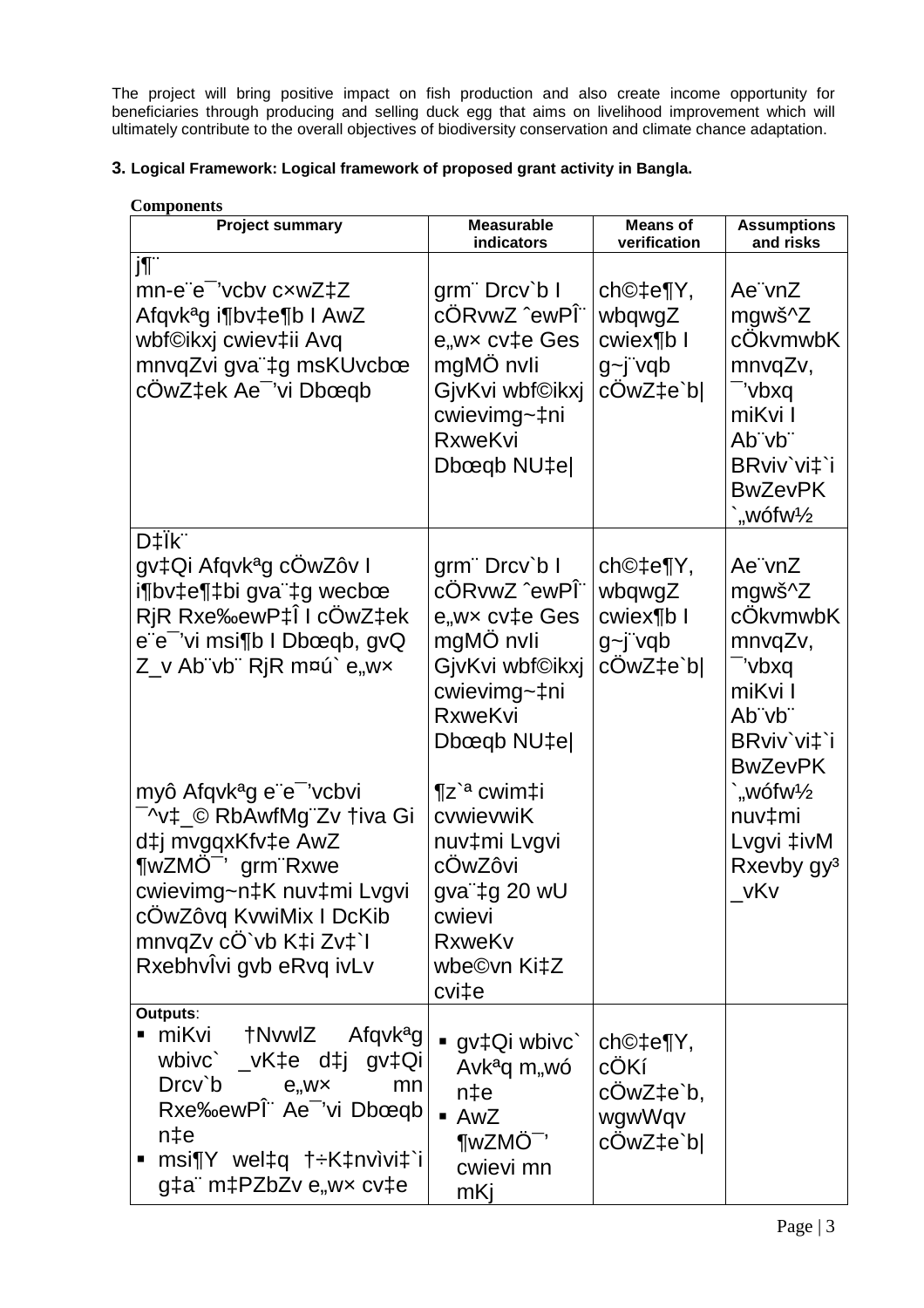| <b>Project summary</b>                   |                   | <b>Measurable</b>             | <b>Means of</b> | <b>Assumptions</b> |
|------------------------------------------|-------------------|-------------------------------|-----------------|--------------------|
|                                          |                   | indicators                    | verification    | and risks          |
| mgMO nvli cv‡oi cOvq                     |                   | grm"Rxwei                     |                 |                    |
| 2500 wU AwaK wbf©ikxj                    |                   | A ©‰bwZK                      |                 |                    |
| grm Rxwe cwiev‡ii Avq I                  |                   | Ae <sup>-</sup> 'vi           |                 |                    |
| Rxebgvb DbœZ n‡e                         |                   | <b>DbœwZ</b>                  |                 |                    |
| ■ KwgDwbwU                               | ch©v‡q            | NU‡e                          |                 |                    |
| `xN©‡gqv`x Avqea©K   ■ Mv‡Qi Wvj I       |                   |                               |                 |                    |
| Kvh©µg cOwZwôZ n‡e                       |                   | evuk vcb                      |                 |                    |
| <b>RiR</b> $Dw^{TM}\phi$ , cvwL   Ab"vb" |                   | mn jvj                        |                 |                    |
| cOvYxi Avevm <sup>-</sup> 'j wbwðZ       |                   | cZvKvevnx                     |                 |                    |
| $n \ddagger e$                           |                   | mxgvbv                        |                 |                    |
| ■ wecbœ RjR cÖRvwZmg~n                   |                   | <sup>−</sup> 'vcbc~e©K        |                 |                    |
| msiw¶Z n‡e                               |                   | Afqvk <sup>a</sup> g          |                 |                    |
| $\blacksquare$ wfwmwR                    | $m'm''\ddagger i$ | msi¶Y n‡e                     |                 |                    |
| Manb‡hvM"Zv e"wx cv‡e                    |                   | <b>A</b> fqvk <sup>a</sup> ‡g |                 |                    |
| ■ mn-e¨e¯'vcbv cš'v RbwcOq               |                   | wej tevW©,                    |                 |                    |
| I kw <sup>3</sup> kvjx n‡e               |                   | mvBb                          |                 |                    |
| nvl‡ii<br>ш                              | m¤ú` msi¶‡Y       | tevW©                         |                 |                    |
| GjvKvevmx Avil                           | †ekx              | -'vwcZ                        |                 |                    |
| ØvwqZjevb n‡e                            |                   | $\lfloor$ vK‡e $\rfloor$      |                 |                    |
| ■ nvl‡ii       Ab¨vb¨        we‡ji       |                   | ■ gv $\ddagger$ Qi Drcv`b     |                 |                    |
| BRvivg~j" e"wx cv‡e, miKvi               |                   | $e$ , w $\times$ cv $\pm e$   |                 |                    |
| jvfevb n‡e                               |                   | ■ Rxe‰ewPl"                   |                 |                    |
| ■ MOvg msi¶Y `‡ji 20wU                   |                   | $mg_{,x}$ DboeZ               |                 |                    |
| AwZ ¶wZMÖ <sup>-</sup> '                 | cwievi            | cOwZ‡ek                       |                 |                    |
| AvaywbK nvum cvj‡bi Dci                  |                   | e"e" 'v "Zix                  |                 |                    |
| cOwkw¶Z n‡e                              |                   | $n$ ‡e                        |                 |                    |
| grm I cwi‡ek wefvM,<br>٠                 |                   |                               |                 |                    |
| wfwmwR, Dc‡Rjv cÖvYx                     |                   |                               |                 |                    |
| m¤ú` wefvM, Lvgvix,                      |                   |                               |                 |                    |
| "'vbxq miKvi Ges Ab"vb"                  |                   |                               |                 |                    |
| t÷K‡nvìvi‡`i g‡a¨                        |                   |                               |                 |                    |
| eÜzZicyY <sup>©</sup> Kvh©m¤úK©          |                   |                               |                 |                    |
| M‡o DV‡el                                |                   |                               |                 |                    |
| nvum cvj‡bi gva¨‡g Kgc‡¶                 |                   |                               |                 |                    |
| 50wU cwievi wewfbcefv‡e                  |                   |                               |                 |                    |
| DcKZ n‡e (DcKiY                          |                   |                               |                 |                    |
|                                          |                   |                               |                 |                    |
| cÖwµqvRvZKiY, cwienb                     |                   |                               |                 |                    |
| Ges evRviRvZKiY Gi                       |                   |                               |                 |                    |
| $gva$ <sup>"</sup> $\downarrow g$ ]      |                   |                               |                 |                    |
| <b>Kvh©ugt</b>                           |                   |                               |                 |                    |
| • $\pm$ Rjv cÖkvmK I <sup>-</sup> 'vbxq  |                   |                               |                 |                    |
| cwi‡ek I grm" Awa`ßi                     |                   |                               |                 |                    |
| • GjwWGd cÖKí cÖ <sup>-</sup> — vebv     |                   |                               |                 |                    |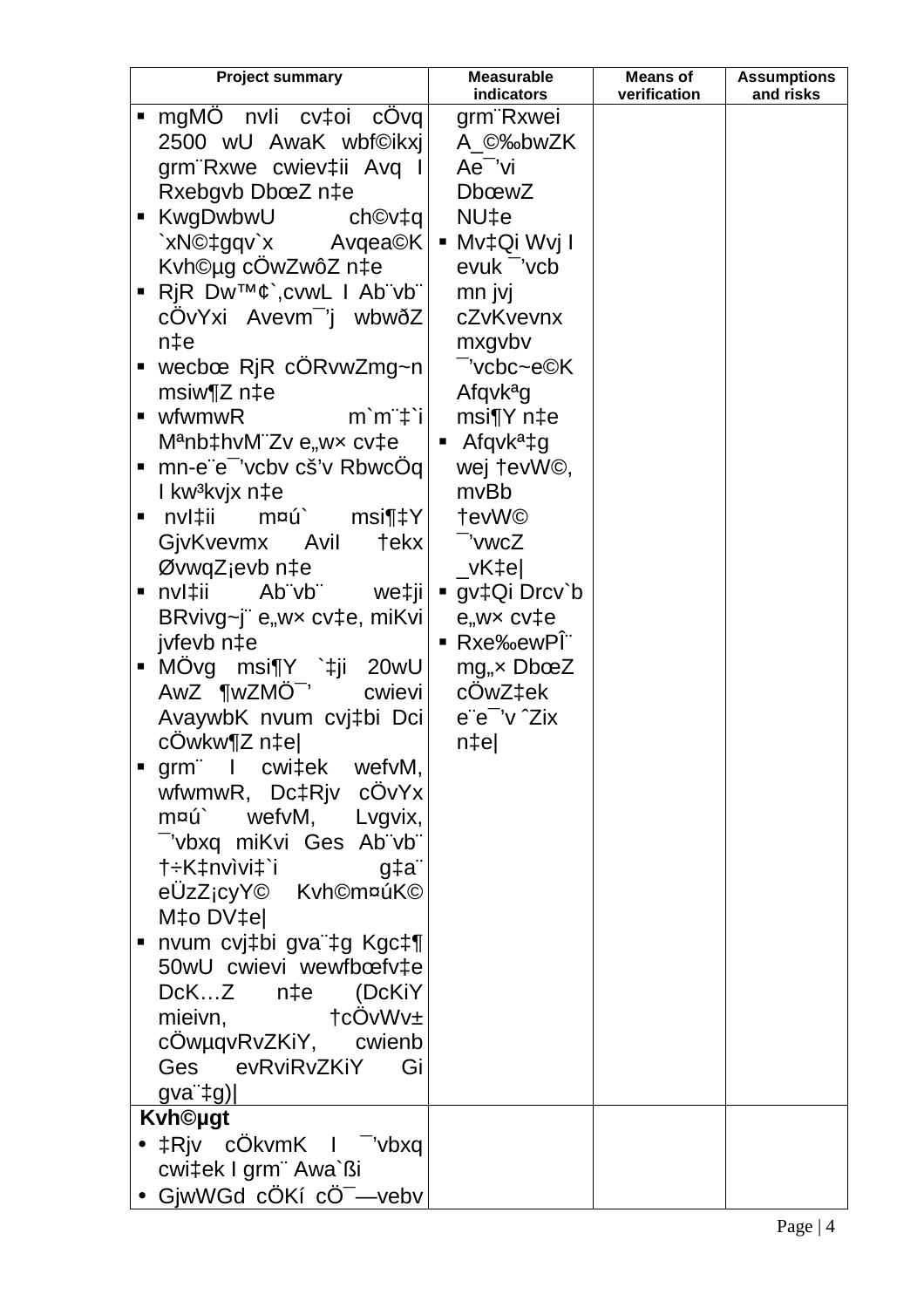| <b>Project summary</b>                                                | <b>Measurable</b><br><b>indicators</b> | <b>Means of</b><br>verification | <b>Assumptions</b><br>and risks |
|-----------------------------------------------------------------------|----------------------------------------|---------------------------------|---------------------------------|
| <sup>2</sup> Zixi welq wfwmwR mfvq                                    |                                        |                                 |                                 |
| Av‡jvPbv Ges wmxvš—                                                   |                                        |                                 |                                 |
| MOnY                                                                  |                                        |                                 |                                 |
|                                                                       |                                        |                                 |                                 |
| • Afqvk <sup>a</sup> g e e <sup>-</sup> 'vcbv I nvum                  |                                        |                                 |                                 |
| cvi‡bi m¤¢ve Zv hvPvB                                                 |                                        |                                 |                                 |
| Ges grm" wefvM, cwi‡ek                                                |                                        |                                 |                                 |
| wefvM I Dc‡Rjv cOvYx                                                  |                                        |                                 |                                 |
| m¤ú` Kvh©vj‡qi civgk©                                                 |                                        |                                 |                                 |
| MÖnY                                                                  |                                        |                                 |                                 |
| • $c\ddot{\mathrm{O}}^{-}$ -veby $\hat{\mathrm{Z}}$ ix,<br>$g_{\sim}$ |                                        |                                 |                                 |
| t÷K‡nvìvi‡`i<br>$mv\ddagger$                                          |                                        |                                 |                                 |
| gZwewbgq Ges cO <sup>-</sup> -ve                                      |                                        |                                 |                                 |
| <b>†ck Kivl</b>                                                       |                                        |                                 |                                 |
| • $DckvifvMx$ wbe©vPb,                                                |                                        |                                 |                                 |
| wbmM© mnvqK<br>Ges                                                    |                                        |                                 |                                 |
| wfwmwR m`m <sup>"</sup> #`i wb#q                                      |                                        |                                 |                                 |
| Afqvk <sup>a</sup> g e e vcbv                                         |                                        |                                 |                                 |
| GAvBwRG ev <sup>-</sup> -evgb                                         |                                        |                                 |                                 |
| KwgwU MVb                                                             |                                        |                                 |                                 |
| • Afqvk <sup>a</sup> g e"e <sup>-</sup> 'vcbv wel‡q                   |                                        |                                 |                                 |
| m‡PZbZv evov‡bv,                                                      |                                        |                                 |                                 |
| DØyxKiY Ges G Kv‡R                                                    |                                        |                                 |                                 |
| m¤ú" <sup>3</sup> Kiv Ges nvum cvj‡bi                                 |                                        |                                 |                                 |
| Dci 03 w`‡bi cOwk¶Y                                                   |                                        |                                 |                                 |
| Av‡qvRb Kiv                                                           |                                        |                                 |                                 |
| • Afqvk <sup>a</sup> ‡g Mv‡Qi Wvj I evuk                              |                                        |                                 |                                 |
| vcb Kiv Ges jvj Kvco                                                  |                                        |                                 |                                 |
| w`‡q mxgvbv vob Kiv I                                                 |                                        |                                 |                                 |
| wej tevW©, mvBb tevW©                                                 |                                        |                                 |                                 |
| vcb Kiv  wej cv‡oi RjR                                                |                                        |                                 |                                 |
| MvQ msi¶‡Y Kvh©µg                                                     |                                        |                                 |                                 |
| cwiPvjbv Kiv                                                          |                                        |                                 |                                 |
| Lvgvix <sup>+</sup> i wewfbœ evRvi<br>$\bullet$                       |                                        |                                 |                                 |
| m¤úK©xZ Z_" Av`vb-cO`vb                                               |                                        |                                 |                                 |
| Kiv Ges Drcvw`Z                                                       |                                        |                                 |                                 |
| cY"mg~‡ni Dchy <sup>3</sup> evRvi                                     |                                        |                                 |                                 |
| wPwýZ Kiv I weµ‡qi e"e" 'v                                            |                                        |                                 |                                 |
| Kivl                                                                  |                                        |                                 |                                 |
| nvu‡mi Lvgvi <sup>-</sup> 'vcb                                        |                                        |                                 |                                 |
| †KSkjmg~n, Drcvw`Z cY"                                                |                                        |                                 |                                 |
| cOwKqvRvZKiY Ges                                                      |                                        |                                 |                                 |
| msi¶Y cxwZ, gvYwbqš¿Y                                                 |                                        |                                 |                                 |
| Ges evRvi e"e" 'vcbv welqK                                            |                                        |                                 |                                 |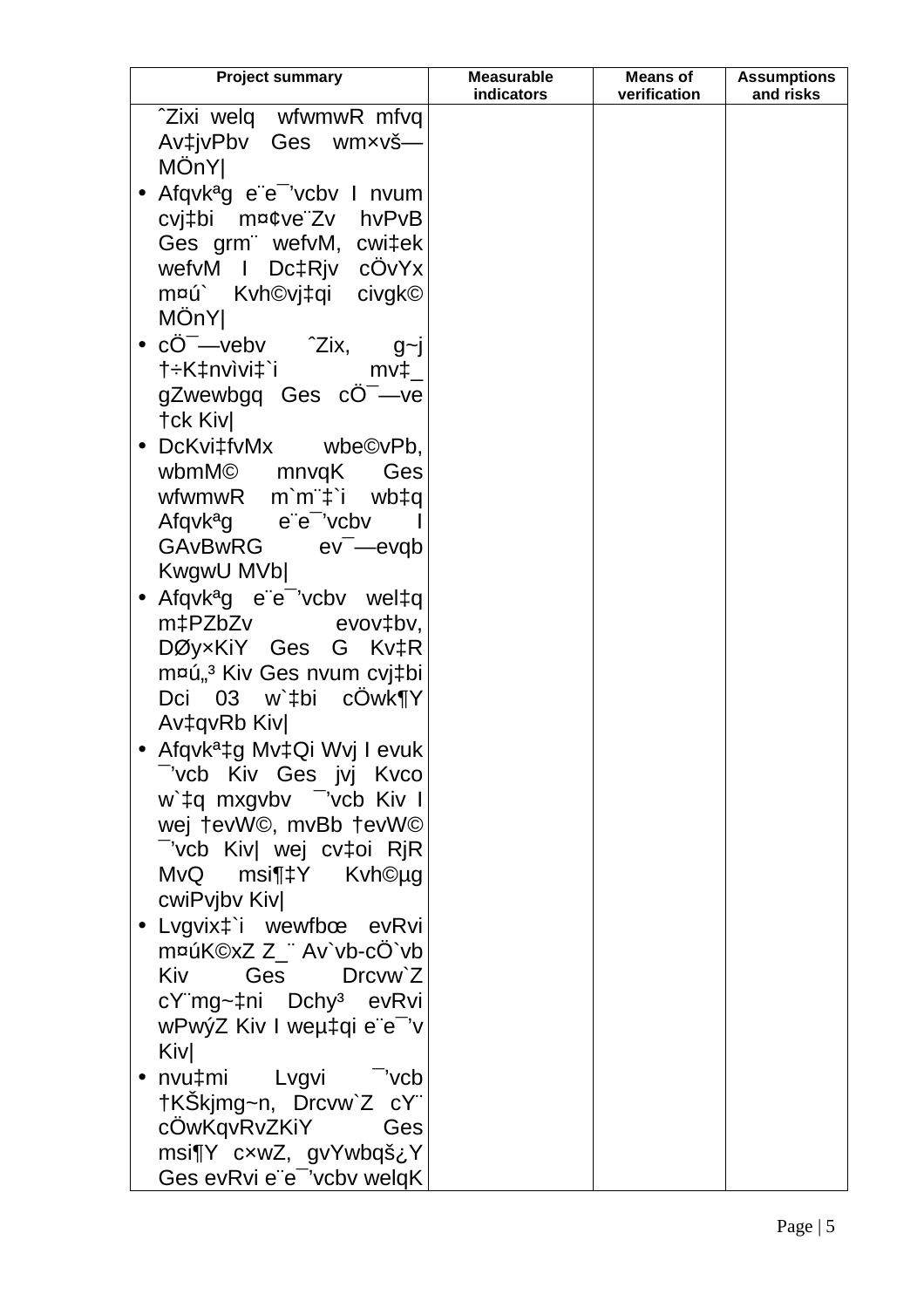| <b>Project summary</b>                                                                               | <b>Measurable</b> | <b>Means of</b> | <b>Assumptions</b> |
|------------------------------------------------------------------------------------------------------|-------------------|-----------------|--------------------|
|                                                                                                      | indicators        | verification    | and risks          |
| "vw`i<br>$i^{\prime\prime}Z$ i $c$ ~Y $\odot$<br>WKz‡g <sup>D</sup> U<br>Gesl<br>msi¶Y<br>cÖPvi Kivl |                   |                 |                    |

## **4. Justification/Background:**

A large numbers of people (around 2 lac) those who are the inhabitants of the surrounding villages of Hakaluki haor ECA depends on haor resources will be benefited in different scale through the project. Among them most of the poor depends on fishing and agri-laboring. Out of total 34,000 HHs resides around the haor about 30% is fully dependent on fishing, among them 25% is fulltime acute dependent household. This project will make a scope to sustainable support those poor households from renewing resources regularly.

Around 30 HHs are completely dependent on those projected sanctuaries, by banning access they their livelihood will be affected to some extent. The project identified initially 20 mostly dependent HHs those who have no other option to cope for providing skill and input support in duck raring for mitigating the situation. By protecting and managing the sanctuary, automatically existing swamp trees, birds and other aquatic flora and fauna will be conserved as well.

# **5. Description of the Proposed Project:**

The project site, Baiya beel and Gajua beel is located under administrative jurisdiction Barolekha Upazila of Moulvibazar district but the common user and potential communities that can manage the sanctuary are living in Niz Gilachara, Ashighar & Judhistipur-Badedeuly village of Ghilachara union of Fenchugonj Upazila under Sylhet district. Ghilachara is only the entryway to those water bodies to conduct any type of physical intervention or simply visit. The proposed project "Baiya-Gajua Beel Wetland Sanctuary Management and Duck Farming" project includes sanctuary management along with skill and input support to most dependent 20 fishers HHs for duck rearing (1600 Duck). Most of the time in a year the sanctuary area will be protected by the HHs that are supported for duck rearing from the project but in peak monsoon (June-Sept) community guarding will be imposed voluntarily. During implementation, coordination with GoB & others will be maintained and after this project technical and management support will be available from CBAECA project. Output of VCG's revolving fund and Upazila endowment fund can be mobilized for sanctuary's maintenance through strong coordination of CBAECA project. Total amount required to accomplish the proposed project is **BDT- 5,49,465/=.** Out of which **BDT- 4,92,765/=** is expected from LDF grant and rest **BDT- 56,700** will be covered from community/CMOs contribution. **(**See annex-2 for details)

## **Objectives:**

The objective of the project is to establish and maintain wetland fish sanctuary to conserve and develop threatened wetland biodiversity and ecosystem, increase fish and other aquatic resources. To ensure proper management of the sanctuary providing technical skill and input support on duck rearing to fishers HHs that would be severally affected due to impose ban on access to sanctuary areas.

## **Final results:**

- Daily income of about 2500 poor fulltime fisher households will enhance in sustainable basis
- Sustainable socio-economic development of 20 acute dependent fisher HHs, each household may earn around BDT-40,000/year from duck farming.
- 20 VCG HHs will be trained on modern duck rearing technology
- Household level modern duck farming will be demonstrated
- Fish sanctuary will be established and managed by VCG collectively
- Wetland resources will be conserved and increase day by day
- Swamp forest at the edge of the sanctuary will grow uninterruptedly and birds & other wildlife's habitat will be restored.
- Awareness level on conservation issues among the stakeholders will be raised
- At least 50 households will be benefited through the project supported duck rearing activities by supplying ingredients, products processing, transportation, marketing etc.
- Ensured dry season habitat of brood fishes, threatened wetland species will be restored and enhance biodiversity condition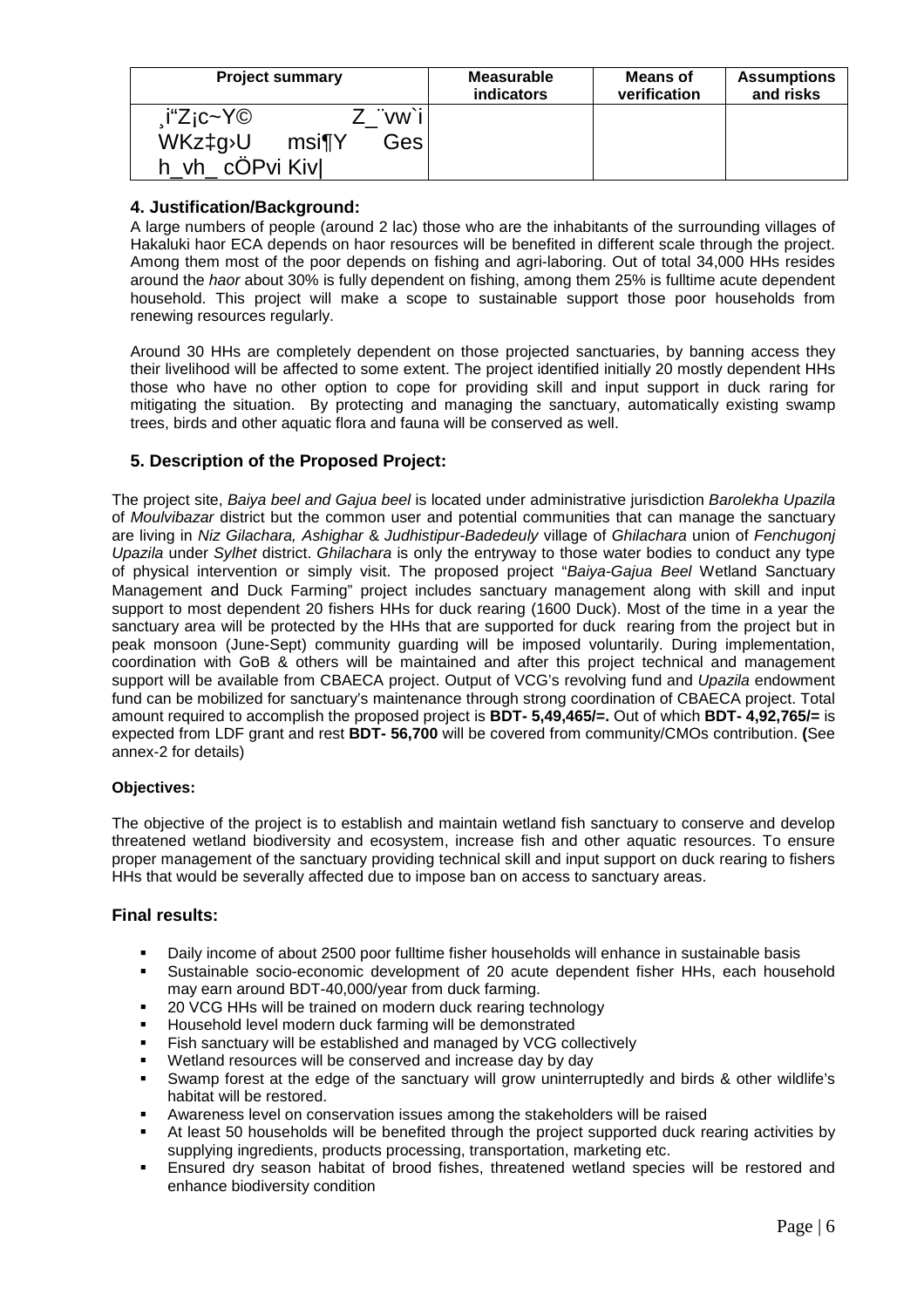- By spreading fishes during monsoon all over the haor will contribute to increase fish catch followed by potential income and revenue raising of fishers and government
- **IMPROVE AVAILADILITY OF brush pilling materials that are necessary to conserving & nursing fish** resources in the protected areas.
- Natural seedlings of swamp trees will be available in the locality as those will come from conserving swamp trees when will be matured
- Successful management of sanctuary will encourage community & Co-management institutions to establish more and more conservation initiatives in the upcoming years
- Restored swamp forest patch will act as a shelterbelt of monsoon navigator and wave protection of courtyards, this also will play key role to reduce climate change vulnerabilities.
- Over all scenic beauty of the haor will improve considerably as swamp forest, bird and other wildlife habitat restored, and that will add value to eco tourism potential.
- A cordial working relation and linkage will develop among the Fisheries and Environment Department, VCGs, local government organization and other stakeholders.

#### **Methods:**

The project followed a standard participatory approach in beneficiary selection, planning, procuring, implementing and monitoring of the proposed activities. Discussions were made in concerned VCGs in meeting. VCGs representatives provided their consent regarding the proposal during IPAC PY-4 planning session. Though the Akota VCG is submitting the proposal but will implement the project activities and manage, the sanctuary collectively based on good trust and shared responsibility with Judhistipur-Badedeuly VCG. As project location and potential managing community/VCGs are in under different administrative jurisdiction, CBAECA project will extend their coordinative hands to VCGs. It will not be difficult as CNRS is in the lead implementing role of both the project. Efforts will be provided to have consent of respective Union/Upazila/District ECA coordination committee and DoE/CBAECA project. According to decision taken in the subsequent meetings, project proposal has been developed and submitted to IPAC authority for approval. Once the proposal is accepted and approval is made, subsequent steps will be taken into consideration. In beneficiary selection, members of wetland resource dependent HHs that would be severally affected due to sanctuary management will be given priority. There will be other considerations like women headed households, disable, etc. Final selection of beneficiaries will be made collectively by two associated VCGs following mentioned criteria and necessary documentation will be preserved as well by Akota VCG.

 A strong project implementation committee (PIC) comprising 07 members will be formed involving members from 2 VCGs and Nishorgo Sahayaks who have experience wetland resource management. Inclusive trainings on wetland sanctuary establishment & management and modern duck farming will be organized. Participants for sanctuary management will include selected VCG members and for duck farming selected beneficiaries with the assistance of expatriates respectively from local DoF/ IPAC/CBAECA project and livestock department. After the completion of training, a Community Action Plan (CAP) for sanctuary establishment will be made and accordingly activities will be implemented. After planning, a special campaign will be organized in 09 neighboring villages to aware, motivate and involve surrounding communities towards successful sanctuary management and its protection. According to financial policy of the organization, sanctuary materials will be collected/procured and sanctuary will be established. Logging is strictly prohibited in restored swamp patches. Most of the time in a year the sanctuary area will be protected by the HHs that are supported for duck rearing from the project but in peak monsoon (June-Sept) community guarding will be imposed voluntarily.

#### **Activities:**

- Consult and decision regarding LDF proposal in the VCG meeting
- Consent of respective Union/Upazila/District ECA coordination committee and DoE/CBAECA project
- Feasibility study and consultation with local community, fisherman, GOB departments, veterinarian
- Proposal preparation, sharing with key stakeholders and proposal submission
- **Beneficiary selection**
- Form Project Implementation Committee (PIC) involving VCG members and Nisorgo **Sahavaks**
- Training arrangement; Inauguration and accomplish 03 days training
- Awareness generation, motivation and involvement of community people in sanctuary management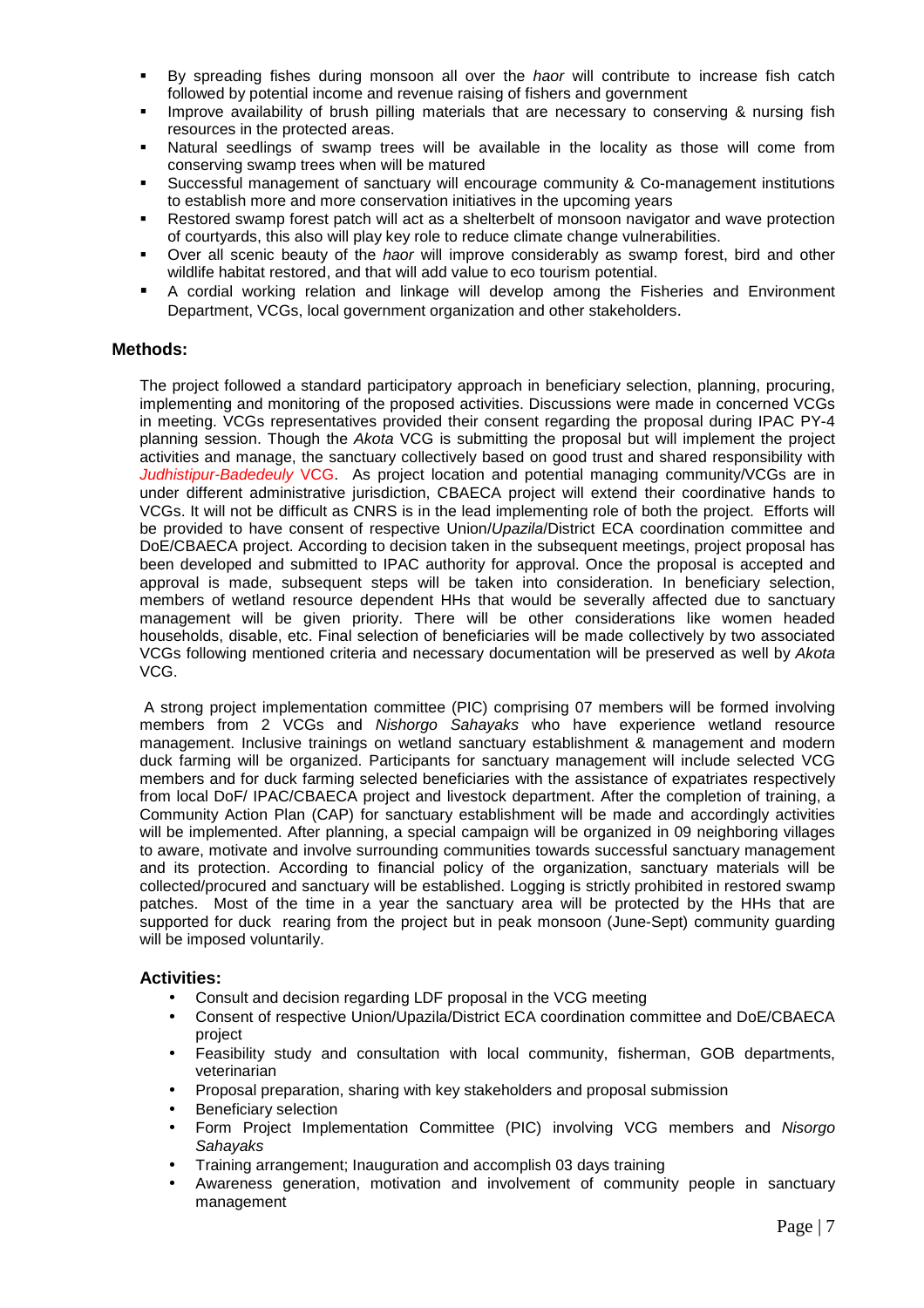- Providing technical and financial assistance to VCGs for developing management capacity
- Procure/collect necessary inputs and sanctuary materials
- Conducting meetings/ seminars/ workshops for generate common mobilization among civil society, media, administration and local government tires.
- Documentation and regular reporting
- Networking and collaboration among the stakeholders for well management of fish sanctuaries

## **Evaluation methodology:**

- The VCG, union ECA and Upazila ECA members will monitor the work of the project.
- Different tools would be used to monitor the activities of the project by the VCG, union and Upazila ECA committee.
- Monthly work plan, regular reporting and completion report will be done by the project people.
- A record register will be maintained by the Akota VCG where relevant information will be kept.
- A visitor's book shall be kept so that visitors can write their comments during their visit to project site. Their feedback will be considered for further improvement of the project and its learning could be used during implementation of future project.
- Local DoF, DoE, CBAECA and IPAC staff will evaluate the quality of work of the project and arranges technical assistance.
- Lastly a final evaluation will be done to see the quality of work done after the end of the project.

## **Communication and dissemination of results:**

| <b>SI</b> | <b>Client/Target Stakeholders</b> | Way of dissemination/Method of communication             |
|-----------|-----------------------------------|----------------------------------------------------------|
|           | General people                    | Through installing a signboard                           |
| 2.        | VCG members                       | Discussion during monthly meetings                       |
| 3.        | Journalist                        | Meeting with local journalist and sharing the activities |
| 4.        | Union and Upazila ECA committee   | Discussion during monthly meeting, Time to time visit to |
|           | members                           | fish sanctuary and duck rearing farm                     |
| 5.        | Local govt. officers              | In monthly Co-ordination meting it will be shared.       |
| 6.        | <b>Local Government</b>           | Local Government representatives will be shared          |
| 7.        | Different stakeholders            | Conducting meetings/seminars/ workshops.                 |

#### **6. Work plan:**

A detailed work plan with each activity is shown in the below table (June to May)

| <b>SI</b> | <b>Activities/ Sub Activities</b>                                       | <b>Month</b> |  |  |  |  |  |  |  |                                                                                                                                                                                               |   |
|-----------|-------------------------------------------------------------------------|--------------|--|--|--|--|--|--|--|-----------------------------------------------------------------------------------------------------------------------------------------------------------------------------------------------|---|
|           |                                                                         | gny          |  |  |  |  |  |  |  | $\frac{1}{8}$   $\frac{1}{8}$   $\frac{1}{8}$   $\frac{1}{8}$   $\frac{1}{8}$   $\frac{1}{8}$   $\frac{1}{8}$   $\frac{1}{8}$   $\frac{1}{8}$   $\frac{1}{5}$   $\frac{1}{5}$   $\frac{1}{5}$ | Ξ |
|           | VCG's meeting decision                                                  |              |  |  |  |  |  |  |  |                                                                                                                                                                                               |   |
| 2         | Consent of Union/Upazila/District ECA<br>committees, DoE/CBAECA project |              |  |  |  |  |  |  |  |                                                                                                                                                                                               |   |
| 3         | Feasibility assessment                                                  |              |  |  |  |  |  |  |  |                                                                                                                                                                                               |   |
| 4         | Proposal drafting and submission                                        |              |  |  |  |  |  |  |  |                                                                                                                                                                                               |   |
| 5         | Final beneficiaries selection                                           |              |  |  |  |  |  |  |  |                                                                                                                                                                                               |   |
| 6         | Form Project Implementation Committee                                   |              |  |  |  |  |  |  |  |                                                                                                                                                                                               |   |
|           | 03 days training on duck rearing                                        |              |  |  |  |  |  |  |  |                                                                                                                                                                                               |   |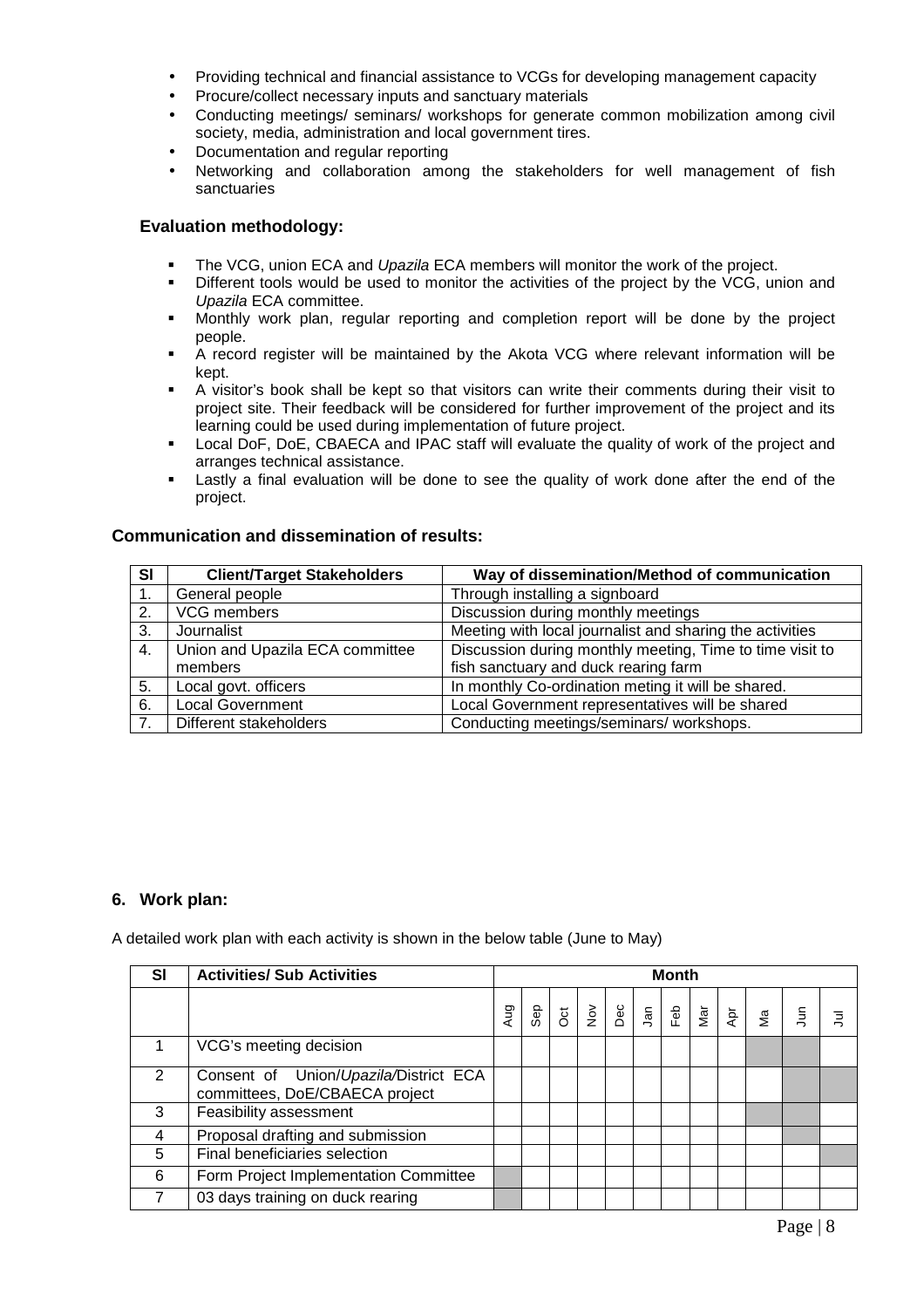| 8               | Awareness campaign                                                                      |  |  |  |  |  |  |  |
|-----------------|-----------------------------------------------------------------------------------------|--|--|--|--|--|--|--|
| 9               | Capacity developing of<br><b>VCGs</b><br><sub>on</sub><br>sanctuary management          |  |  |  |  |  |  |  |
| 10              | Procure/collect inputs and materials                                                    |  |  |  |  |  |  |  |
| 11              | Setting materials & distribute inputs                                                   |  |  |  |  |  |  |  |
| 12 <sup>2</sup> | Install signboards                                                                      |  |  |  |  |  |  |  |
| 13              | Sharing session with civil society, media,<br>administration and local government tires |  |  |  |  |  |  |  |
| 14              | Networking and collaboration among the<br>stakeholders                                  |  |  |  |  |  |  |  |
| 15              | Supervision                                                                             |  |  |  |  |  |  |  |
| 16              | Financial and progress reporting                                                        |  |  |  |  |  |  |  |
| 17              | Regular Monitoring & reporting                                                          |  |  |  |  |  |  |  |

## **7. Sustainability plan:**

It is almost natural that the common of haor areas will get direct or indirect benefit in cash and otherwise from sanctuary management and they will be sensitive for protecting sanctuaries for their betterment. The placed brush piles will last for approximately next three years. After that, CBAECA project can carry over the maintenance for the sanctuary. Moreover, VCGs have revolving fund and Upazila ECA committee have handsome amount of endowment fund. After completion of the proposed project, both the funds would be utilized to an extent to support maintenance, administrative and monitoring activities related to sanctuaries.

It is expected that, duck farmers can sell their farm products mainly egg directly to consumers; they will naturally receive a better price than sell to a wholesaler. Direct sale of eggs at local markets and restaurants is also possible. Duck farming adjacent to the haor areas involves rather low cost and higher return in comparison to other business. After completion of first year, farmers will sell their duck at a higher price and purchase new ducklings for further egg production. Thus, beneficiaries will continually remain involved throughout the year in this business and never go back to that particular sanctuary established water body.

#### **8. Budget:**

Total amount required to accomplish the proposed project is **BDT- 5,49,465/=.** Out of which **BDT- 4,92,765/=** is expected from LDF grant and rest **BDT- 56,700** will be covered from community/CMOs contribution. **(**See annex-2 for details)

## **9. Proposed Schedule for Fund disbursement:**

| <b>Installment for Project Activities</b> | <b>Periods</b><br>(Month/Year) | <b>Estimated</b><br><b>arant Costs</b> | % of Grant<br>Amount |
|-------------------------------------------|--------------------------------|----------------------------------------|----------------------|
| ∡ St<br>Installment                       | August 2011                    | 3.94.212                               | 80%                  |
| $\sim$ nd<br>Installment                  | October 2011                   | 98.553                                 | 20%                  |
|                                           | <b>Total Disbursement</b>      | 4.92.765                               | 100%                 |

#### **10. Signature:**

I, the undersigned Md. Roshne Alam Chowdhuri, Secretary of Akota Village Conservation Group, Ashighor, Ghilachara, Fenchugonj, Sylhet that is requesting financial assistance from the IPAC Small Grant component for the implementation of the proposed activity related to "Baiya-Gajua Beel Wetland Sanctuary Management and Duck Farming" Project, certify that all the information in the grant application file is exact and correct.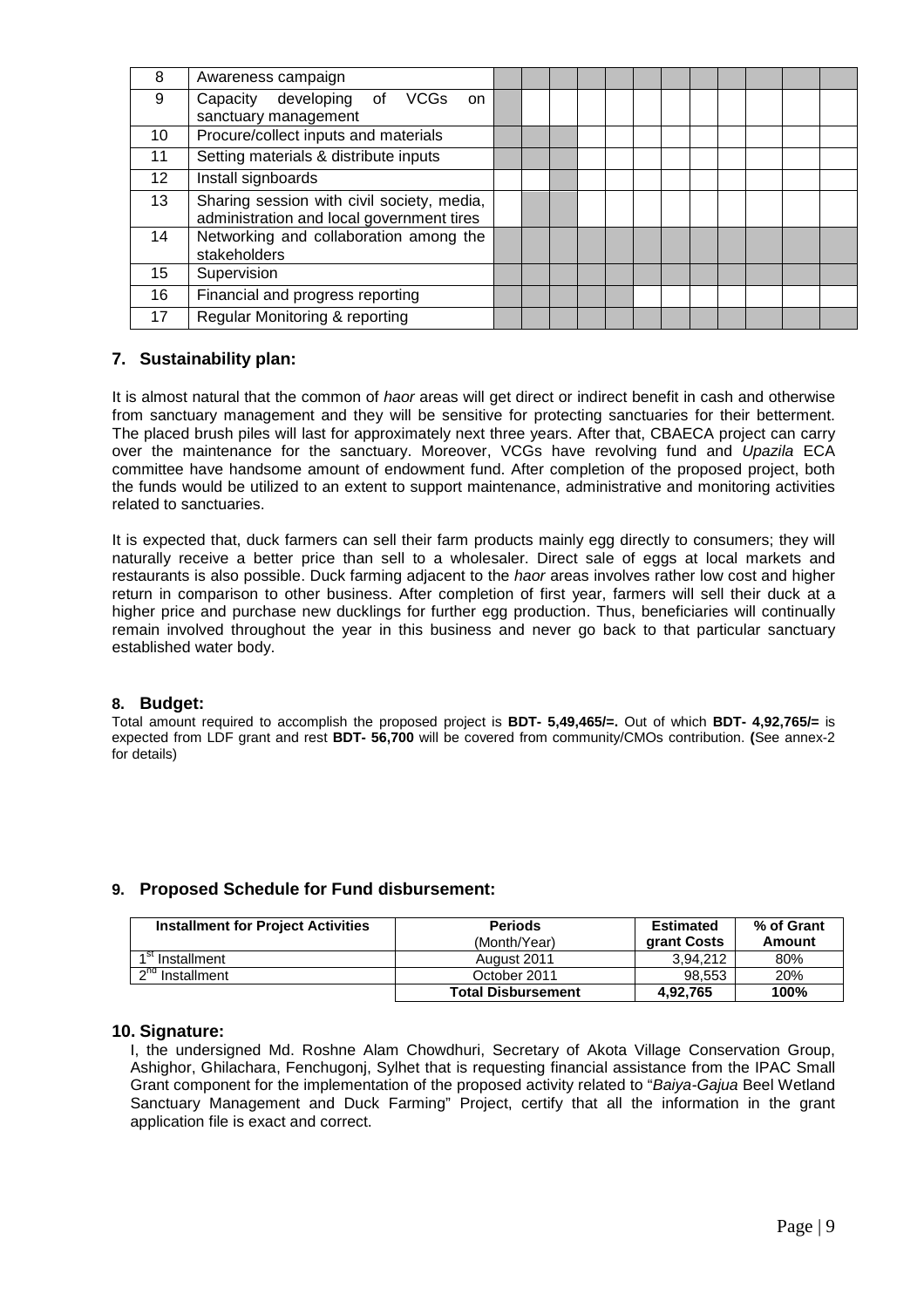Signature: ................................... Date: ...................................

# **INFORMATION ON THE ORGANIZATION**

Type of Organization (CMO/RMO/ECA/Others): VCG (Village level Nature Conservation Group)

Date of foundation (D/M/Y): 07/05/2006

Address: Ashighor, Ghilachara, Fenchugonj, Sylhet

Telephone Number: Not Available

E-mail (if any): Not Available

Contact Person: Md. Roshne Alam Chowdhuri,

Position with the organization: Secretary, Akota ECA Babosthapona Bohumukhi Samobay Somiti Ltd.

Contact person's address: Ashighor, Ghilachara, Fenchugonj, Sylhet

Contact person's Telephone Number: 01714770705

List the Management Committee of the organization that will be involved in the implementation of the project.

| SI | <b>Designation in organization</b><br><b>Name</b> |                       |  |  |
|----|---------------------------------------------------|-----------------------|--|--|
|    | Mosabbir Ali                                      | President             |  |  |
| 2. | Rashne Alam Chowdhuri                             | Member-Secretary      |  |  |
| 3. | Hormila Biswas                                    | <b>Vice President</b> |  |  |
| 4. | Abdul Rob                                         | Treasurer             |  |  |
| 5. | Md. Jalal Ahmad Chowdhuri                         | Member                |  |  |
| 6. | Monindro Biswas                                   | Member                |  |  |
| 7. | Sirajul Islam Chowdhuri                           | Member                |  |  |
| 8. | Md. Moinuddin                                     | Member                |  |  |
| 9. | Ismail Ali                                        | Member                |  |  |

Beneficiaries will be engaged in the project: Village and Union wise List of Beneficiaries, as per following table:

# Tentative List of Beneficiaries

| SI             | <b>Name</b>            | Father's/                       |                | Age                    |    |
|----------------|------------------------|---------------------------------|----------------|------------------------|----|
|                |                        | <b>Husband's Name</b>           | Village        | Union & Upazila        |    |
| 1.             | <b>Monindro Biswas</b> | Late Ramon Ram<br><b>Biswas</b> | Niz-Ghilachara | Ghilachara, Fenchugonj | 45 |
| 2.             | Md. Tomij Uddin        | Late Amzad Ali                  | Niz-Ghilachara | Ghilachara, Fenchugoni | 52 |
| 3.             | Rajib Ali Srong        | Shekh Achai Mia                 | Ashighor       | Ghilachara, Fenchugonj | 53 |
| 4.             | Md. Ismail Ali         | Late Abdur Razzak               | Ashighor       | Ghilachara, Fenchugonj | 35 |
| 5.             | Md. Rais Ali           | ∟ate Shekh Ali Kha              | Niz-Ghilachara | Ghilachara, Fenchugoni | 55 |
| 6.             | Md. Sabij Mia          | Late Sakhaulla                  | Ashighor       | Ghilachara, Fenchugonj | 25 |
| 7 <sub>1</sub> | Md. Khaled<br>Ahmad    | Tamiz Ali                       | Niz-Ghilachara | Ghilachara, Fenchugoni | 52 |
| 8.             | Md. Mono Mia           | Late Ibrahim Ali                |                |                        | 45 |
|                |                        |                                 | Judistipur     | Ghilachara, Fenchugonj |    |
| 9.             | Md. Gani Mia           | Md. Rafiqueuddin                | Judistipur     | Ghilachara, Fenchugoni | 50 |
| 10.            | Md. Sonamuddin         | Md. Gafur Ali                   | Bededeuly      | Ghilachara, Fenchugonj | 35 |
| 11.            | Md. Dodo Mia           | Md. Rafiqueuddin                | Judistipur     | Ghilachara, Fenchugoni | 45 |